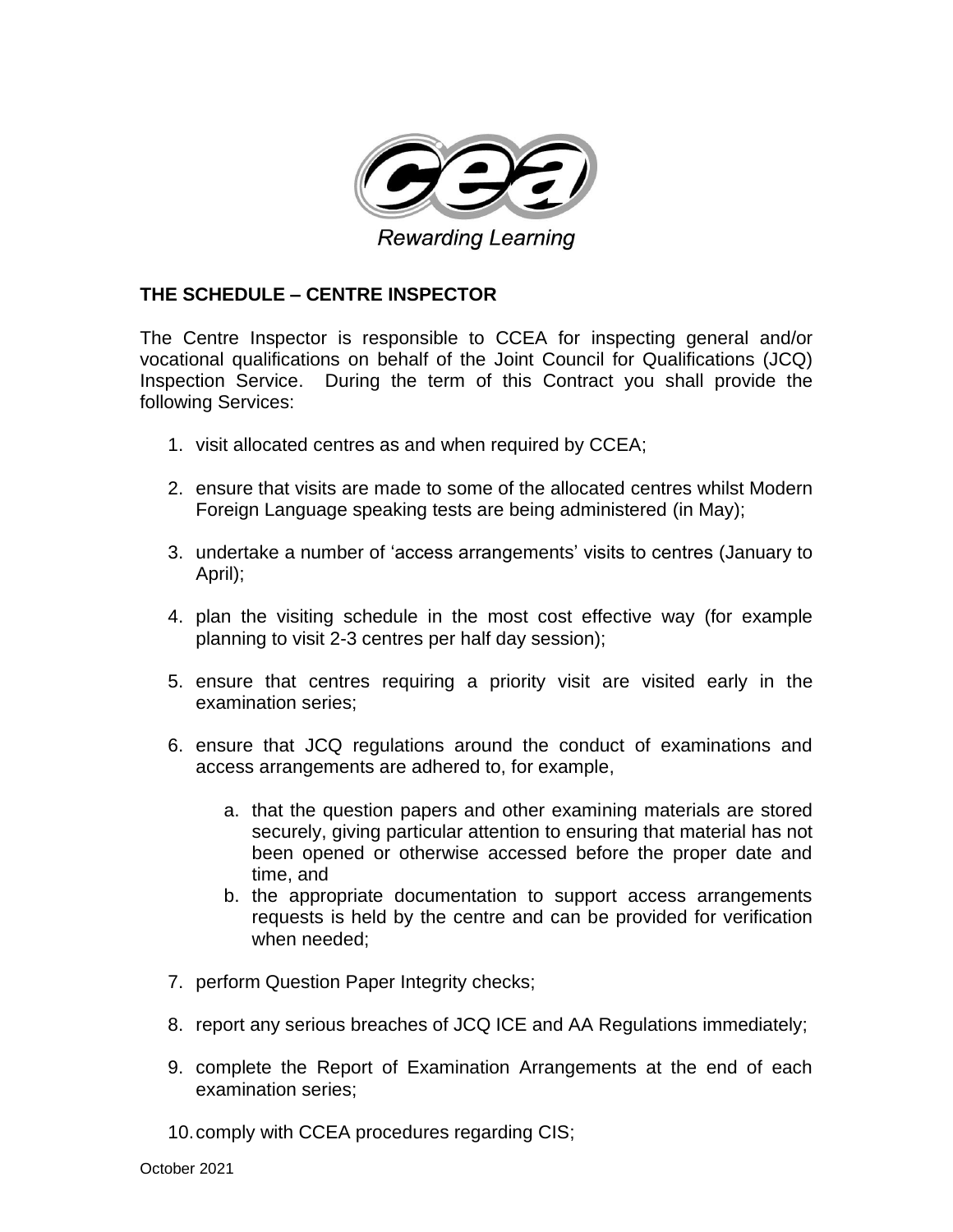- 11.advise CCEA of any Conflict of Interest arising at the start of a contract and on an ongoing basis;
- 12.attend, as required, any other relevant meeting arranged by CCEA including the Centre Inspectors annual training meeting;
- 13.ensure that all work for CCEA remains confidential and is not discussed or reviewed in public places;
- 14.ensure that all work is carried out to a high standard within agreed deadlines;
- 15.complete all necessary documentation pertaining to Centre Inspectors;
- 16.perform any other services such as CCEA may reasonably require in respect of/relevant to the development of examinations.

# **CONFIDENTIALITY AND PROFESSIONAL INTEGRITY**

Please note that all inspectors who are contracted to provide services for CCEA are required to maintain the confidentiality of assessment materials as described in Condition G4 of the General Conditions of Recognition – Maintaining Confidentiality of assessment materials. The General Conditions of Recognition state that:

*G4.1 Where confidentiality in –*

- *(a) the contents of assessment materials, or*
- *(b) information about the assessment,*

*is required in order to ensure that a qualification which an awarding organisation makes available, or proposes to make available, reflects an accurate measure of attainment, the awarding organisation must take all reasonable steps to ensure that such confidentiality is maintained.* 

*G4.2 In particular, an awarding organisation must take all reasonable steps to ensure that such confidentiality is maintained where it (or any person connected to it) provides training or training materials in relation to a qualification.* 

*G4.3 An awarding organisation must take all reasonable steps to ensure that no person connected to it, or previously connected to it, offers to disclose information about any assessment or the content of any assessment materials where that information is (or is said or implied to be) confidential.* 

*G4.4 Where any breach of such confidentiality (including through the loss or theft of assessment materials) is either suspected by an awarding organisation or*